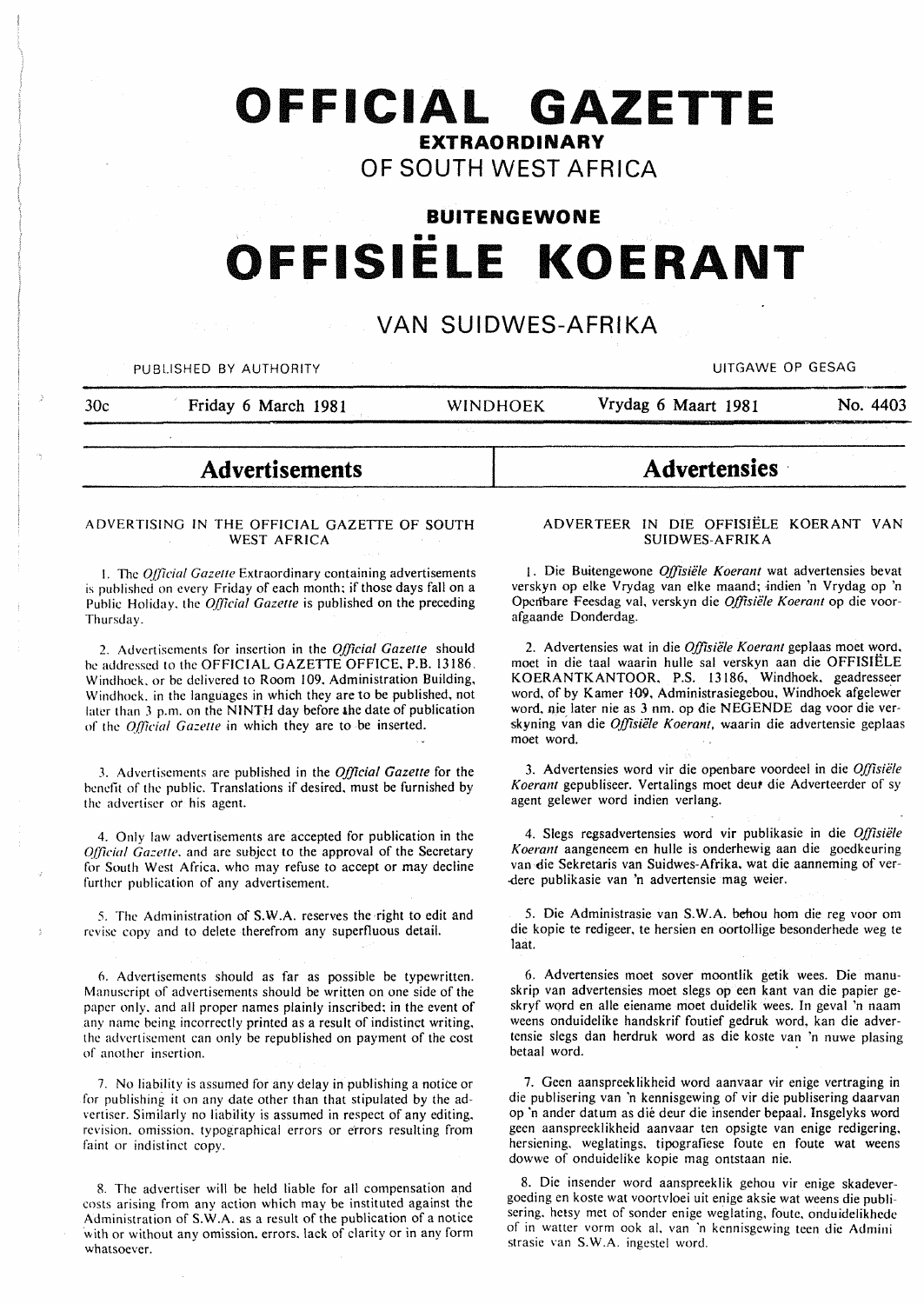San Sullett

9. The subscription for the *Official Gazette* is Rl2,50 per annum, post free in this Territory and the Republic of South Africa, obtainable from Messrs. The Suidwes-Drukkery Limited, P.O. Box 2196, Windhoek. Postage must be prepaid by overseas subscribers. Single copies of the *Official Gazette* may be obtained from The Suidwes-Drukkery, Limited, P. 0. Box 2196, Windhoek, at the price of 30 c per copy. Copies are kept in stock for only two years.

10. The charge for the insertion of notices is as follows and is payable in the form of cheques, bills, postal or money orders:

#### LIST OF FIXED TARIFF RATES

| Standardised notices<br>$\mathcal{L}(\mathbf{X}_t)$ is a summarization of the space of $\mathcal{L}(\mathbf{X}_t)$ , $\mathcal{L}(\mathbf{X}_t)$                                              | Rate per<br>insertion |
|-----------------------------------------------------------------------------------------------------------------------------------------------------------------------------------------------|-----------------------|
| $\mathcal{B}(\pm 1)$                                                                                                                                                                          | $\mathbf R$           |
| (1) I said (1) (1) (1) (1)                                                                                                                                                                    |                       |
| Administration of Estates Acts notices: Forms J. 297                                                                                                                                          |                       |
|                                                                                                                                                                                               | 2,00                  |
|                                                                                                                                                                                               | 5,00                  |
|                                                                                                                                                                                               | 5,00                  |
| Change of name (four insertions)                                                                                                                                                              | 25,00                 |
|                                                                                                                                                                                               | 6,00                  |
| Insolvency Act and Company Acts notices: J 28, J 29,                                                                                                                                          | 4,00                  |
|                                                                                                                                                                                               |                       |
| N.B. - Forms 2 and 6 - additional statements ac-<br>cording to word count table, added to the basic<br>tariff.<br>おとり せいしゅうせいしょう<br>$\alpha_{\rm eff}$ , $\alpha_{\rm eff}$ , and             |                       |
|                                                                                                                                                                                               | 2,00                  |
|                                                                                                                                                                                               |                       |
| Naturalisation notices (including a reprint for the ad-                                                                                                                                       |                       |
|                                                                                                                                                                                               | 2.00                  |
| Slum Clearance Court notices, per premises                                                                                                                                                    | 4,00                  |
| Third party insurance claims for compensation                                                                                                                                                 | 2.50                  |
| Unclaimed moneys - only in the extraordinary                                                                                                                                                  |                       |
| Official Gazette, closing date 15 January (per en-                                                                                                                                            |                       |
| try of "name, address and amount")                                                                                                                                                            | 0,80                  |
| Non-standardised notices<br>$\label{eq:2} \hat{\theta} = \hat{\theta} + \hat{\theta}$                                                                                                         |                       |
| Company notices:                                                                                                                                                                              |                       |
| Short notices: Meetings, resolutions, offer of com-<br>promise, conversion of company, voluntary<br>windings-up; closing of transfer or members'<br>registers and/or declaration of dividends | 11,00                 |
| Declaration of dividend with profit statements, in-                                                                                                                                           |                       |
|                                                                                                                                                                                               | 25,00                 |
| Long notices: Transfers, changes with respect to                                                                                                                                              |                       |
| shares or capital, redemptions, resolutions, volun-                                                                                                                                           |                       |
|                                                                                                                                                                                               | 37.00                 |
| Liquidator's and other appointees' notices                                                                                                                                                    | 7.00                  |
| Liquor Licence notices (in extraordinary Gazettes,                                                                                                                                            |                       |
| viz. June/Tvl, November/Cape, January/O.F.S.,                                                                                                                                                 |                       |
| April/Natal), per bilingual application                                                                                                                                                       | 7.00                  |
| Orders of the Court:                                                                                                                                                                          |                       |
| Provisional and final liquidations or sequestra-                                                                                                                                              |                       |
|                                                                                                                                                                                               | 14.00                 |
| Reductions or changes in capital mergers, offer of                                                                                                                                            |                       |
|                                                                                                                                                                                               | 37,00                 |
| Judicial managements, curator bonis and similar                                                                                                                                               |                       |
|                                                                                                                                                                                               | 37,00                 |
|                                                                                                                                                                                               | 4,00                  |
| Supersessions and discharge of petitions (J 158)                                                                                                                                              | 4,00                  |
|                                                                                                                                                                                               |                       |
| Sales in execution and other public sales:                                                                                                                                                    |                       |
|                                                                                                                                                                                               | 18,00                 |
| Public auctions, sales and tenders:                                                                                                                                                           |                       |
|                                                                                                                                                                                               | 6,00                  |
|                                                                                                                                                                                               | 15,00                 |

9. Die jaarlikse intekengeld op die *Offisiele K oerant* is R 12.50 posvry in hierdie Gebied en die Republiek van Suid-Afrika, verkrygbaar by die here Die Suidwes-Drukkery Beperk, Posbus 2196, Windhoek. Oorsese intekenaars moet posgeld vooruit betaal. Enkel eksemplare van die *Offisiele Koerant* is verkrygbaar van die here Die Suidwes-Drukkery Beperk, Posbus 2196, Windhoek, teen 30c per eksemplaar: Eksemplare word vir slegs twee jaar in voorraad gehou.

10. Die koste vir die plasing van kennisgewings is soos volg en is betaalbaar by wyse van tjeks, wissels, pos- of geldorders:

#### LYS VAN VASTE TARIEWE

| Gestandaardiseerde kennisgewings                                                                                                                          | Tarief per<br>plasing |
|-----------------------------------------------------------------------------------------------------------------------------------------------------------|-----------------------|
|                                                                                                                                                           | R                     |
|                                                                                                                                                           | 6.00                  |
| Boedelwettekennisgewings: Vorms J. 297, J. 295, J.                                                                                                        | 5,00                  |
|                                                                                                                                                           | $\cdot$ 2.00          |
| Derdeparty-assuransie-eise om skadevergoeding<br>Insolvensiewet- en maatskappywettekennisgewings: J                                                       | 2,50                  |
|                                                                                                                                                           | 4,00                  |
| L.W. - Vorms 2 en $6$ - bykomstige verklarings<br>volgens woordetal-tabel, toegevoeg tot die basiese<br>tarief.                                           |                       |
| Naamsverandering (vier plasings)<br>Naturalisasiekennisgewings (insluitende 'n herdruk vir                                                                | 25,00                 |
|                                                                                                                                                           | 2.00                  |
| Onopgeëiste geld — slegs in die buitengewone $Offi$ -                                                                                                     |                       |
| siële Koerant, sluitingsdatum 15 Januarie (per in-                                                                                                        |                       |
| skrywing van "naam, adres en bedrag")                                                                                                                     | 0.80                  |
|                                                                                                                                                           | 5,00                  |
| Slumopruimingshofkennisgewings, per perseel                                                                                                               | 4.00                  |
| Verlore lewensversekeringspolisse                                                                                                                         | 2,00                  |
| Dranklisensie-kennisgewings (in buitengewone Offi-<br>siële koerante, t.w. Junie/Tvl. November/Kaap,<br>Januarie/O.V.S., April/Natal) per tweetalige aan- | 7,00                  |
| Geregtelike en ander openbare verkope:                                                                                                                    |                       |
|                                                                                                                                                           | 18,00                 |
| Openbare veilings, verkope en tenders:                                                                                                                    |                       |
|                                                                                                                                                           | 6,00                  |
|                                                                                                                                                           | 15,00                 |
|                                                                                                                                                           | 23,00                 |
| Handelsmerke in Suidwes-Afrika                                                                                                                            | 11,00                 |
| Likwidateurs en ander aangesteldes se kennisgewings                                                                                                       | 7.00                  |
| Maatskappykennisgewings:                                                                                                                                  |                       |
| Kort kennisgewings: Vergaderings, besluite, aan-                                                                                                          |                       |
| bod van skikking, omskepping van maatskappy,                                                                                                              |                       |
| vrywillige likwidasies, ens.; sluiting van oordrag-                                                                                                       |                       |
| of lederegisters en/of verklarings van dividende<br>Verklaring van dividende met profystate, notas in-                                                    | 11.00                 |
|                                                                                                                                                           | 25,00                 |
| Lang kennisgewings: Oordragte, veranderings met<br>betrekking tot aandele of kapitaal, aflossings, be-                                                    |                       |
|                                                                                                                                                           | 37.00                 |
| Orders van die Hof:                                                                                                                                       |                       |
| Voorlopige en finale likwidasies of sekwestrasies                                                                                                         | 14.00                 |
| Verlatings of veranderings in kapitaal, samesmel-                                                                                                         |                       |
| tings, aanbod van skikking<br>Geregtelike besture, kurator bonis en soortgelyke                                                                           | 37.00                 |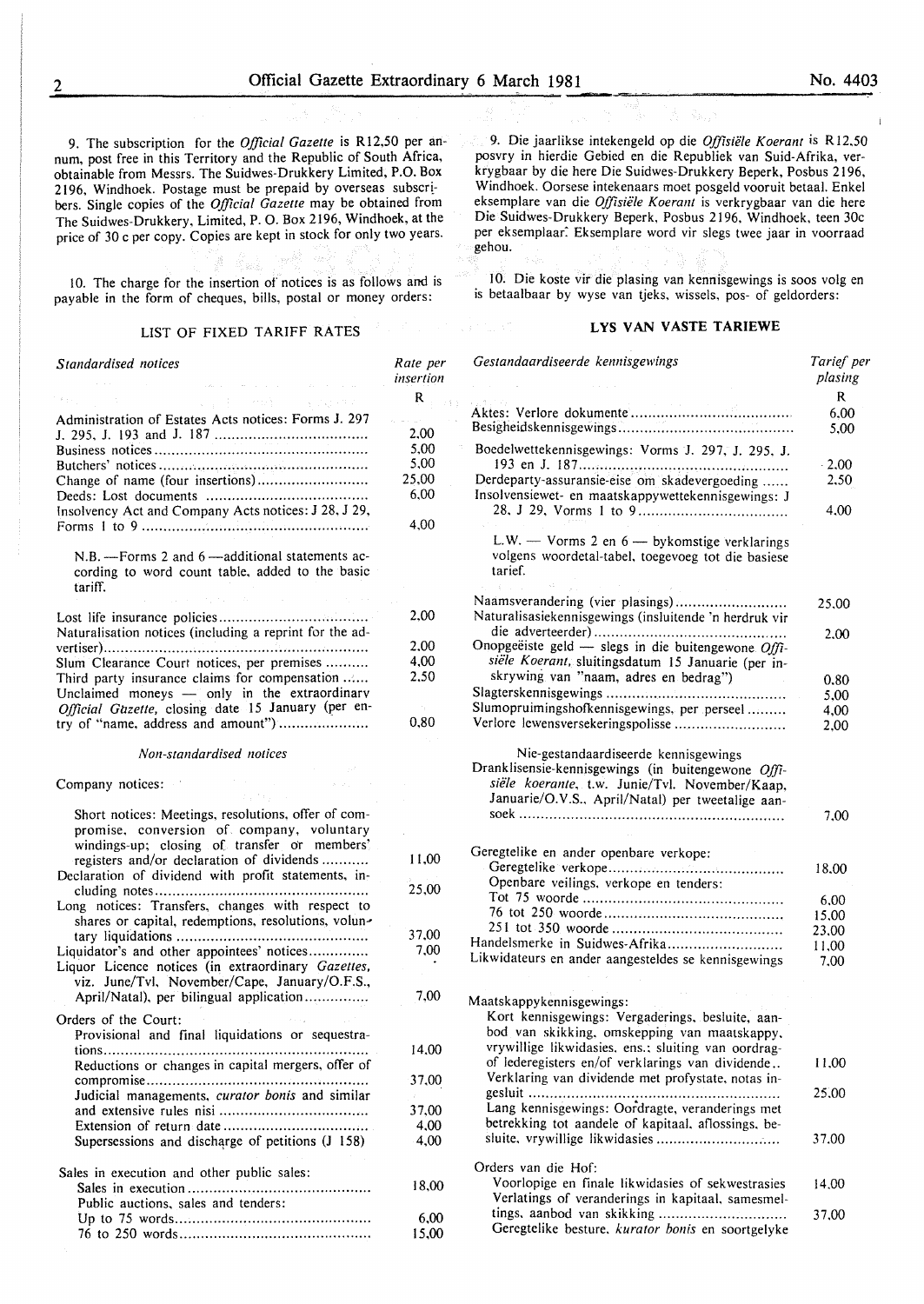| ۰                |
|------------------|
| ×                |
| I<br>I<br>ł<br>٧ |

|                                  | 23.00 |
|----------------------------------|-------|
| Trade marks in South West Africa | 11.00 |

#### Vorm/Form J 187

#### **LIQUIDATION AND DISTRIBUTION ACCOUNTS IN DECEASED ESTATES LYING FOR INSPECTION**

In terms of section 35(5) of Act 66 of 1965, notice is hereby given that copies of the liquidation and distribution accounts (first and final, *unless otherwise stated)* in the estates specified below will be open for the inspection of all persons interested therein for a period of 21 days (or shorter or longer if *specially stated)* from the date speculed or from the date of publication hereof, whichever may be the later, and at the offices of the Masters and Magistrates as stated.

Should no objection thereto be lodged with the Masters concerned during the specified period, the executors will proceed to make payments in accordance with the accounts.

253/80 - TJIPUNA Josef (Ook bekend as Joseph) S A Weermag van Aroams-Oos, Amunis-Reservaat Gobabis Windhoek R. H. Meyeridricks, Santamtrust Kaapstad

385/80 - GOLIAT (of Goliath) Dawid (of David) Militere Opleidingskamp, Okahandja Okahandja Windhoek R. H. Meyeridricks, Santamtrust Beperk, Kaapstad

315/80- DROTSCHE Barend Petrus 2412175006001 Grootfontein Alwyn Petrus Drotsche (gebore Cilliers) 2912220002004 Grootfontein Windhoek Barclays National Bank Limited Windhoek

#### Vorm/Form J 193

#### **NOTICE TO CREDITORS IN DECEASED ESTATES**

All persons having claims against the estates mentioned below are hereby called upon to lodge their claims with the executors concerned, within 30 days (or otherwise as indicated) calculated from the date of publication hereof. The information is given in the following order: Estate number, surname and christian names, date of birth, identity number, last address, date of death; surviving spouse's names, surname date of birth and identity number; name and address of executor or authorised agent, period allowed for lodgement of claims if *other than* 30 *days.* 

50/81 - BRAND (gebore De Witt) Elizabeth Maria Magdalena 27 07 23 230727 0009 00 1 Nuwestraat 57, Keetmanshoop 14 01 81 R. H. Meyeridricks, Santamtrust Bpk Kaapstad

485/80 - KLEINTJIE Isaac 22 Maart 1952 Woonagtig te Bethanie, Suidwes-Afrika 22 September 1980 Rissik, Cox & Probart, Keetmanshoop

302/80- KOTZE Gerhardus Dirk 22 12 1896 961222 5003 00 6 Windhoek 26 11 1980 Barclays National Bank Limited Windhoek

35/81 - BECKER Werner Robert Wilhelm 21 Februarie 1916 160221 5033 00 4 Swakopmund 16 November 1980 Margarethe Wilhelmine Becker (gebore Wulf) 27 January 1915 150127 0018 10 0 Barclays National Bank Limited Windhoek

|                                                    | 37.00 |
|----------------------------------------------------|-------|
|                                                    | 4.00  |
| Tersydestellings en afwysings van petisies (J 158) | 4.00  |

#### **LIKWIDASIE- EN DISTRIBUSIEREKENING IN BESTORWE BOEDELS WAT TER INSAE LE**

Ingevolge artikel 35(5) van Wet 66 van 1965, word hierby kennis gegee dat duplikate van die Iikwidasie- en distribusierekenings (eerste en finale, *tensy anders vermeld)* in die boedels hieronder vermeld, in die kantore van die Meesters en Landdroste soos vermeld en gedurende 'n tydperk van 21 dae (of korter of Ianger *indien spesiaal vermeld)* vanaf gemelde datums of vanaf datum van publikasie hiervan, as dit later is, ter insae lê van alle persone wat daarby belang het.

Indien binne genoemde tydperk geen besware daarteen by die betrokke Meesters ingedien word nie, gaan die eksekuteurs oor tot die uitbetalings ingevolge gemelde rekenings.

5/80 - BOSHOFF Hester Margarietha (Margrietha) 070505 0026 00 8 Lucia Kalkfeld Verbeterde Otjiwarongo Windhoek Barclays-Nasionale Bank Beperk Windhoek

321/80 - SCHOLVIN Joachim Friedrich August Riep 3304035021008 60 Aschenborne Street, Pioneers Park, Windhoek Windhoek Barclays National Bank Limited Windhoek

342/80- COERTZEN Charles Rudolf 101116 5016 00 3 Plot "Uitspan/Nr. 4 Ornaruru Helletje Maria Johanna Coertzen 170530 0000 00 8 Omaruru Windhoek Barclays-Nasionale Hank Heperk Windhoek

453/80- NICKEL Paul Wilhelm Johann Windhoek, S.W.A. Windhoek F. M. Oehl Trust Windhoek

in pr

#### **KENNISGEWING AAN KREDITEURE IN BESTORWE BOEDELS**

Alle persone wat vorderinge het teen lie boedels hieronder vermeld, word hierby versoek om hul vorderinge by die betrokke eksekuteurs en binne 'n tydperk van 30 dae (of andersins soos aangedui) gereken vanaf die datum van publikasie hiervan in te !ewer. Die inligting word verstrek in die volgorde: Boedelnommer, familienaam en voorname, geboortedatum, persoonsnommer, laaste adres, datum oorlede; nagelate eggenoot(note) se name, familienaam, geboortedatum en persoonsnommer; naam en adres van eksekuteurs of gemagtigde agent, tydperk toegelaat vir lewer- 'ng van vorderings *indien anders as* 30 *dae.* 

37/81 - POTGIETER Petrus Gerhardus 3 Maart 1923 2303035008008 distrik Grootfontein 11 Desember 1980 Barclays National Bank Limited Windhoek

379/80- VANWYK Andries Bartholomeus 17 Januarie 1925 2501175041008 distrik Gochas 29 Augusts 1980 Catharina Gertruide Maria van Wyk 28 May 1930 300528 0036 001 Barclays-Nasionale Bank Bpk. Windhoek

70/81 - SUHRMUELLER Gustav Adolf Willi 07 03 1912 120307 5020 10 6 Swakopmund Suidwes Afrika 10 02 1981 F. M. Oehl Trust Windhoek.

72/81- WILDERS Cilas Jacobus 12 02 1906 060212 5010 00 2 Windhoek Suidwes Afrika 13 02 1981 F. M. Oehl Trust Windhoek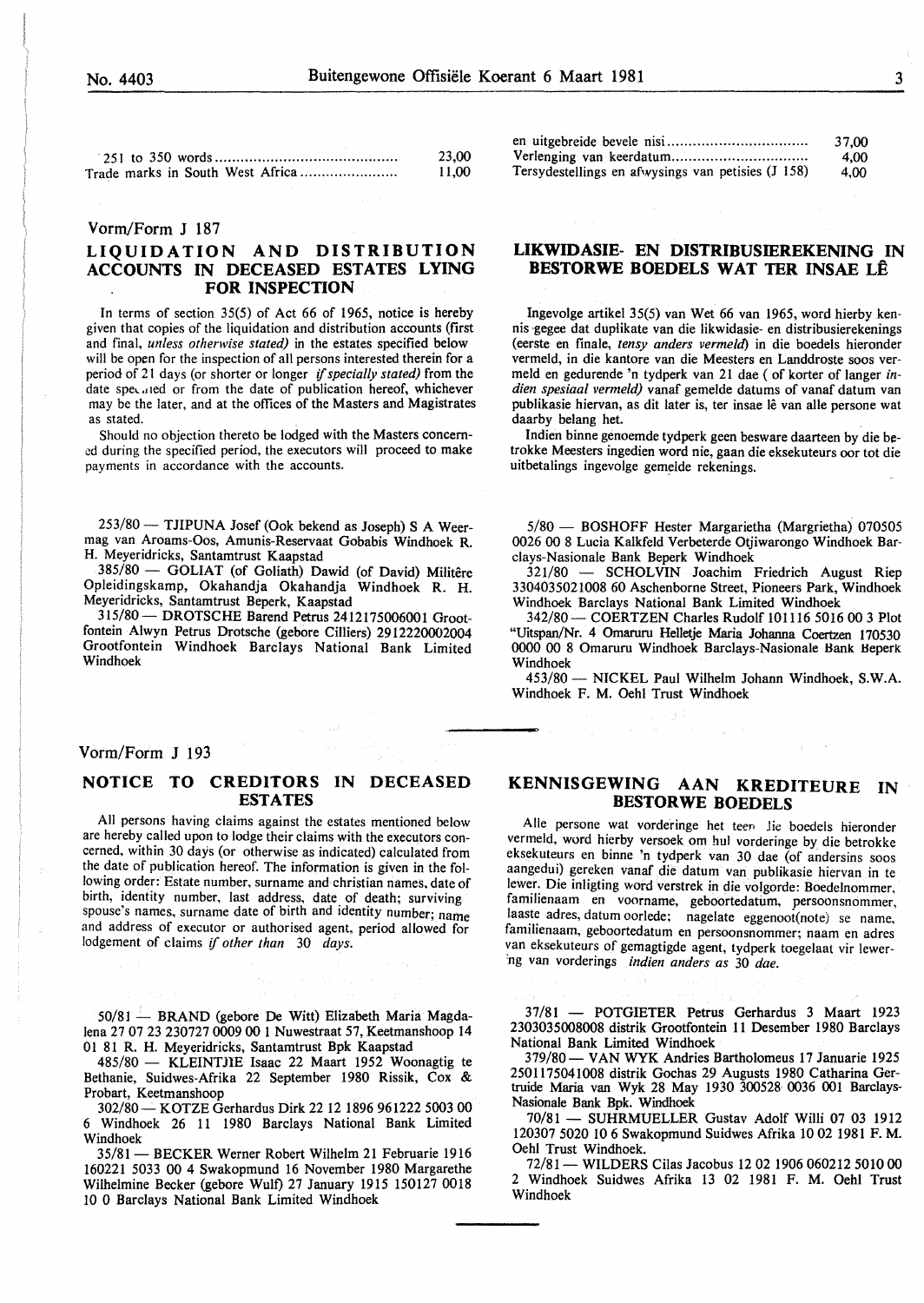#### Form/Vorm J 297

#### ELECTION OF EXECUTORS

The estates of the persons mentioned below being unrepresented, interested parties are hereby given notice by Masters of the Supreme Court of South Africa, that meetings will be held in the several estates at the places, dates and times specified, for the purpose of selecting some person or persons for approval by the respective Masters, as fit and proper to be appointed by them as executors, curators or tutors, as the case may be, indicating the particulars as follows: Estate number, surname and christian names of deceased, and occupation; date of death; place, date and time of meeting.

#### VERKIESING VAN EKSEKUTEURS

Aangesien die boedels van die persone hieronder vermeld nie verteenwoordig is nie word hierby deur Meesters van die Hooggeregshof van Suid-Afrika aan belanghebbendes kennis gegee dat byeenkomste ten opsigte van die verskillende boedels op die plekke, datums en tye vermeld, gehou sal word, met die doel om 'n persoon of persone te kies vir goedkeuring deur die onderskeie Meesters as geskik en bekwaam om deur hulle aangestel te word as eksekuteurs, kurators ofvoogde, na gelang van omstandighede. met aanduiding van die besonderhede in die volgorde: Boedelnommer, familienaam en voorname van oorlede persoon, en beroep; datum van oorlye; plek, datum en tyd van byeenkoms.

75/81 - ROOS Jacobus Petrus Botha Boer 08 02 81 13 Maart 1981 Meester Windhoek 77/81 - RINCK Sophie Charlotte Gertraude Pensioner 1st February 81 13th March 81 Master Windheok

#### Vorm/Form No. 517

#### NOTICE TO CREDITORS IN DECEASED ESTATES

All persons having claims against the estates specified in the schedule, are called upon to lodge their claims with the executors concerned within a period of 30 days (or otherwise as indicated) from the date of publication hereof.

41/81 - TIETZ Judith Lucy 03 02 1900 000203 0002 00 6 Grootfontein 29 12 1980 Standard Bank SWA Ltd Windhoek Windhoek SWA

#### Vorm/Form 3

#### VERLENGING VAN TERMYN VIR INDIENING VAN LIKWIDASIE-, DISTRIBUSIE- OF KONTRI-BUSIEREKENINGS IN GESEKWESTREERDE BOEDELS OF MAATSKAPPYE IN LIKWIDASIE

Ingevolge artikel I09(I) van die Insolvensiewet, 1936, en artikel 135(1) (c) van die Maatskappywet, 1926, word hierby kennis gegee dat kurators of likwidateurs van die gesekwestreerde boedels of maatskappye in likwidasie, na gelang van die geval hieronder vermeld voornemens is om na afloop van 'n termyn van 14 dae vanaf die datum van die publikasie hiervan, die betrokke Meesters om 'n verlenging van die termyne hieronder genoem, vir die indiening van likwidasie-, distribusie- of kontribusierekenings te versoek.

#### KENNISGEWING AAN KREDITEURE IN BESTORWE BOEDELS

Aile persone wat vorderinge het teen die boedels in die bylae vermeld, word versoek om sodanige vorderings binne 'n tydperk van 30 dae (of andersins soos aangedui) vanaf die datum van publikasie hiervan by die betrokke eksekuteurs in te lewer.

 $62/81$  - VAN DER MERWE Susanna Susara 25 12 1912 121225 0011 00 4 Grootfontein 09 01 1981 Van der Merwe Johannes Marthinus Standard Bank SWA Ltd Windhoek 30 dae Windhoek SWA

 $\tau = \tau_{\rm{th}}$ 

### EXTENSION OF TIME WITHIN WHICH TO LODGE LIQUIDATION ACCOUNTS AND PLANS OF DISTRIBUTION OR CONTRIBUTION IN SEQUESTRATED ESTATES OR COMPANIES **BEING WOUND UP**<br>Pursuant to section 109(1) of the Insolvency Act, 1936, and sec-

tion 135 (I) (c) of the Companies Act, 1926. notice is hereby given that after the expiration of a period of 14 days as from the date of publication hereof, it is the intention of the trustees or liquidators, as the case may be, of the sequestrated estates or companies being wound up mentioned below, to apply to the respective Masters for an extension of time, as specified below, within which to lodge liquidation accounts and plans of distribution or contribution.

W26/79- NAMIB SAFARI (Pty) Ltd (In Liquidation) Dr. O.F. C. Herrigel 1979 12 06 1981 03 06 3 months, Windhoek Security Trust SWA (Pty) Ltd Windhoek